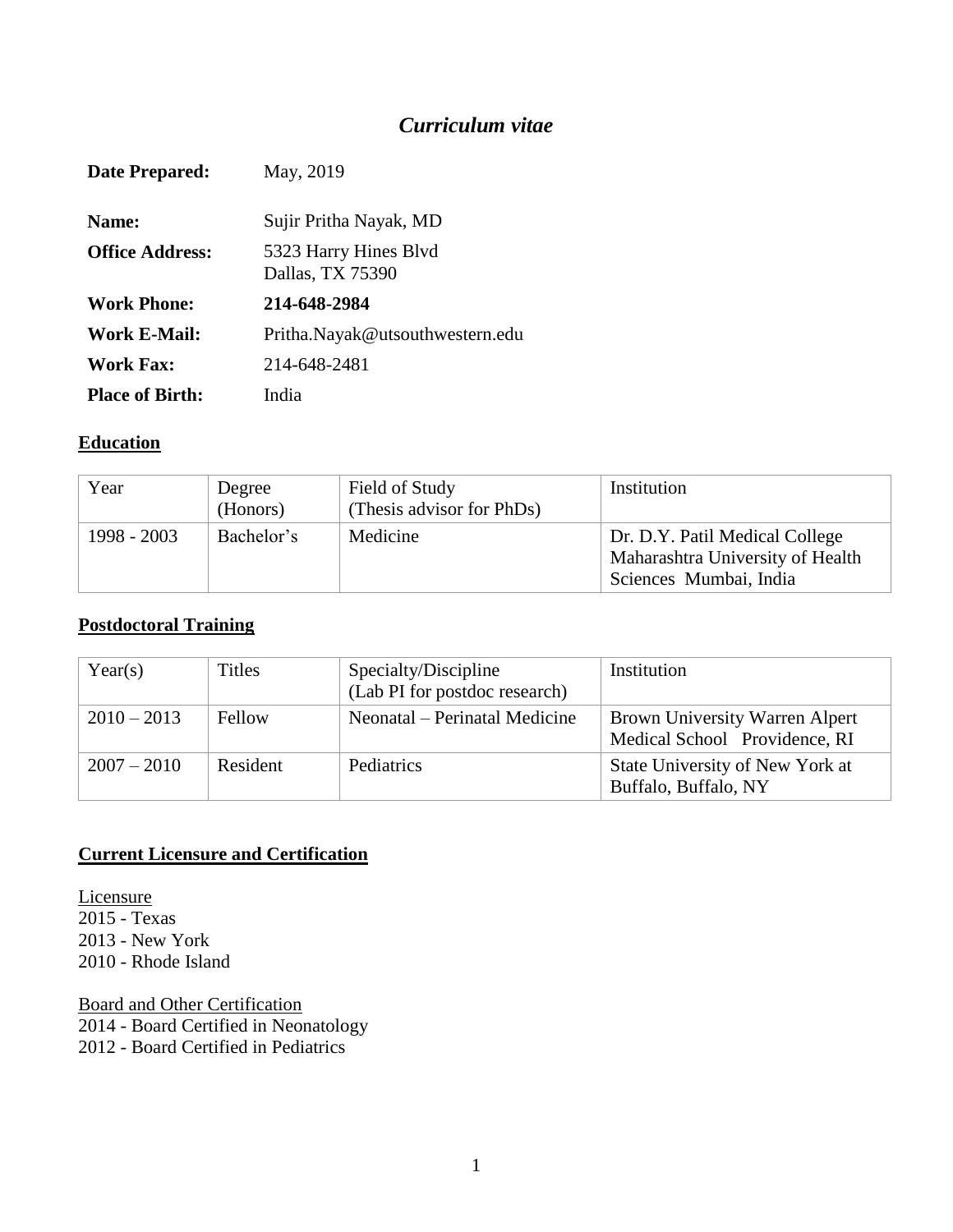### **Honors and Awards**

| Year | Name of Honor/Award | <b>Awarding Organization</b>                  |
|------|---------------------|-----------------------------------------------|
| 2018 | Mentor award        | Frisco ISD - Texas                            |
| 2013 | <b>Travel Award</b> | Society for Pediatric Research                |
| 2013 | <b>Travel Award</b> | <b>Eastern Society for Perinatal Medicine</b> |
| 2011 | <b>Travel Award</b> | Eastern Society for Perinatal Medicine        |
| 2009 | <b>Travel Award</b> | <b>Eastern Society for Perinatal Medicine</b> |

### **Faculty Academic Appointments**

| Year(s)       | Academic Title                         | Department | Academic Institution                         |
|---------------|----------------------------------------|------------|----------------------------------------------|
|               | $2015$ – Present   Assistant Professor | Pediatrics | UT Southwestern Medical Center<br>Dallas, TX |
| $2013 - 2015$ | <b>Assistant Professor</b>             | Pediatrics | New York Medical College,<br>New York, NY    |

### **Appointments at Hospitals/Affiliated Institutions**

| Past             |                                              |                                               |                                                                      |
|------------------|----------------------------------------------|-----------------------------------------------|----------------------------------------------------------------------|
| Year(s)          | <b>Position Title</b>                        | Department/Division                           | Institution                                                          |
| $2013 - 2015$    | <b>Staff Neonatologist</b>                   | Pediatrics / Neonatal – Perinatal<br>Medicine | Metropolitan Hospital Center<br>New York, NY                         |
| $2010 - 2013$    | <b>Neonatal Fellow</b>                       | Women and Infants                             | Hospital of Rhode Island<br>Providence, RI                           |
| $2007 - 2010$    | <b>Pediatric Resident</b>                    | Women and Children's                          | <b>Hospital of Buffalo</b><br>Buffalo, NY                            |
| $2007 - 2007$    | Observership in<br><b>General Pediatrics</b> | Allergy and Immunology                        | Penn State Milton S. Hershey<br><b>Medical Center</b><br>Hershey, PA |
| Current          |                                              |                                               |                                                                      |
| Year(s)          | <b>Position Title</b>                        | Department/Division                           | Institution                                                          |
| $2015$ - Present | Neonatologist                                | Pediatrics / Neonatal – Perinatal<br>Medicine | Parkland Health and Hospital<br>System<br>Dallas, TX                 |
| 2015 - Present   | Neonatologist                                | Pediatrics / Neonatal - Perinatal<br>Medicine | Children's Health<br>Dallas, TX                                      |
| 2015-present     | Neonatologist                                | Pediatrics/Neonatal -Perinatal<br>Medicine    | <b>Clements University</b><br>Hospital, Dallas, TX                   |
| $2015$ -present  | Neonatologist                                | Pediatrics/Neonatal -Perinatal<br>Medicine    | <b>Texas Health Resources-</b><br>Dallas, TX                         |

### **Committee Service**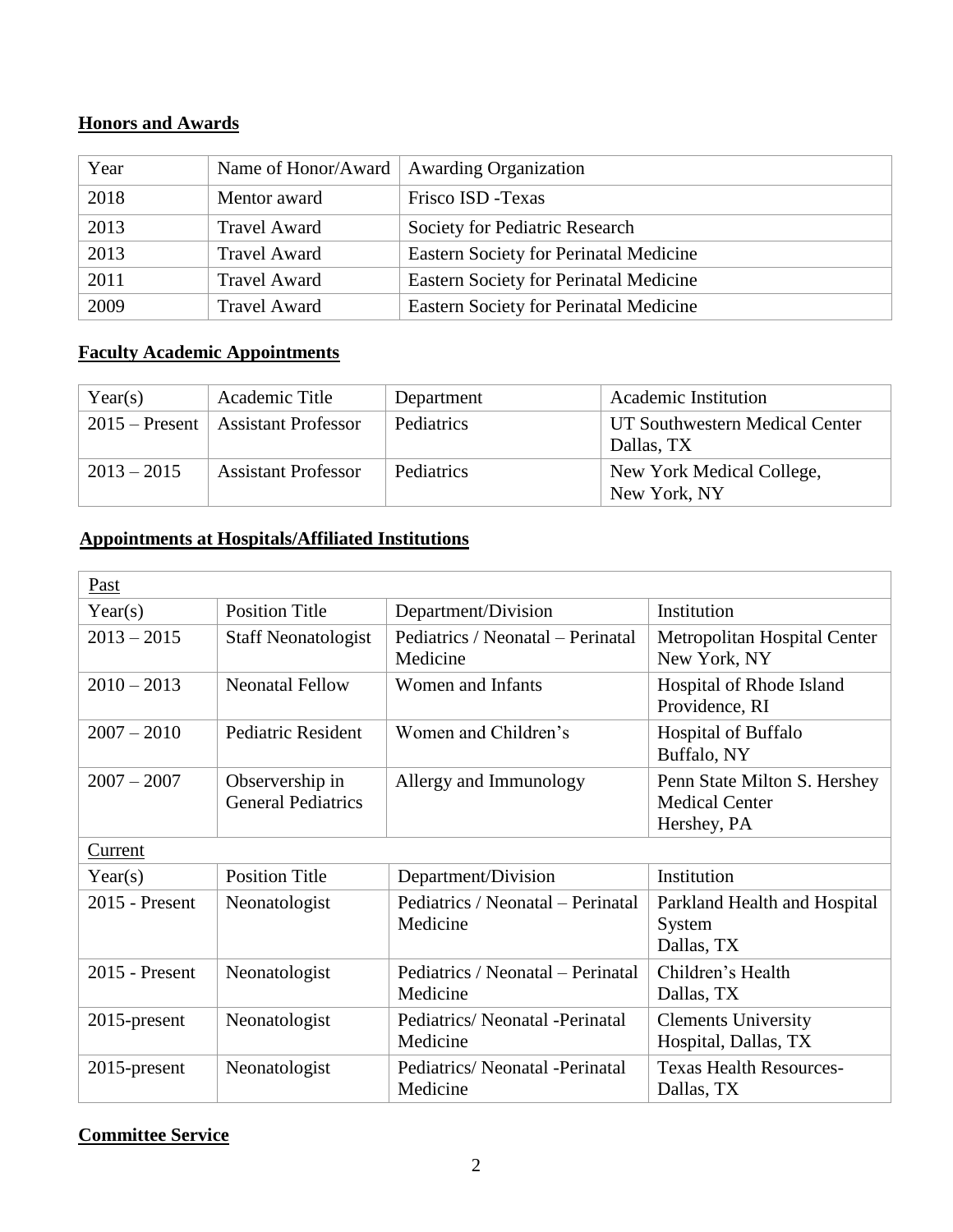| Year(s)          | Name of Committee                          | Institution/Organization                    |
|------------------|--------------------------------------------|---------------------------------------------|
| Hospital         |                                            |                                             |
| $2015 - 2017$    | <b>Neonatal Transport Committee</b>        | Children's Medical Center, Dallas           |
| $2015$ – present | <b>Neonatal Nutrition Committee</b>        | Parkland Memorial Hospital, Dallas          |
| $2015$ – present | <b>Intestinal Rehabilitation Committee</b> | Children's Medical Center, Dallas           |
| $2011 - 2013$    | <b>Transport Committee</b>                 | Women and Infants Hospital,<br>Rhode Island |
| $2010 - 2013$    | Newborn Screening Committee                | Women and Infants Hospital,<br>Rhode Island |
| $2010 - 2013$    | Sepsis Task Force                          | Women and Infants Hospital,<br>Rhode Island |
| $2010 - 2012$    | <b>Family Centered Care Committee</b>      | Women and Infants Hospital,<br>Rhode Island |

# **Professional Societies**

| Dates            | Society Name, member                            |
|------------------|-------------------------------------------------|
| $2015$ - present | <b>Texas Medical Society</b>                    |
|                  | 2007 - Present   American Academy of Pediatrics |
|                  | 2003 - Present   Indian Academy of Pediatrics   |

### **Grant Support**

| <b>Past</b> | Grantor: Oh-Zopfi Pilot Project Grant                                                        |
|-------------|----------------------------------------------------------------------------------------------|
| 2013        | Title of Project: Role of TRPV4 calcium channels in mechanical injury of fetal lung<br>cells |
|             | Role (Principal Investigator, Co-Investigator): Co - Investigator                            |
|             | Total amount of award (if multi-year) and dates (direct costs only): \$20,000                |

# **Invited Lectures**

| Year(s)        | Title                                                                                                                            | Location                                                               |
|----------------|----------------------------------------------------------------------------------------------------------------------------------|------------------------------------------------------------------------|
| National       |                                                                                                                                  |                                                                        |
| 2013           | Role of TRPV4 in fetal mouse lungs and lung<br>injury.                                                                           | Society for Perinatal Research                                         |
| Regional/Local |                                                                                                                                  |                                                                        |
| 2011           | Antenatal betamethasone improves pulmonary<br>transition in late preterm lambs delivered by<br>elective c---section.             | <b>Eastern Society for Perinatal</b><br><b>Research Annual Meeting</b> |
| 2009           | Methemoglobin Levels and Response to Inhaled<br>Nitric Oxide (NO) in Persistent Pulmonary<br>Hypertension of the Newborn (PPHN). | <b>Eastern Society for Perinatal</b><br>Medicine Annual Meeting        |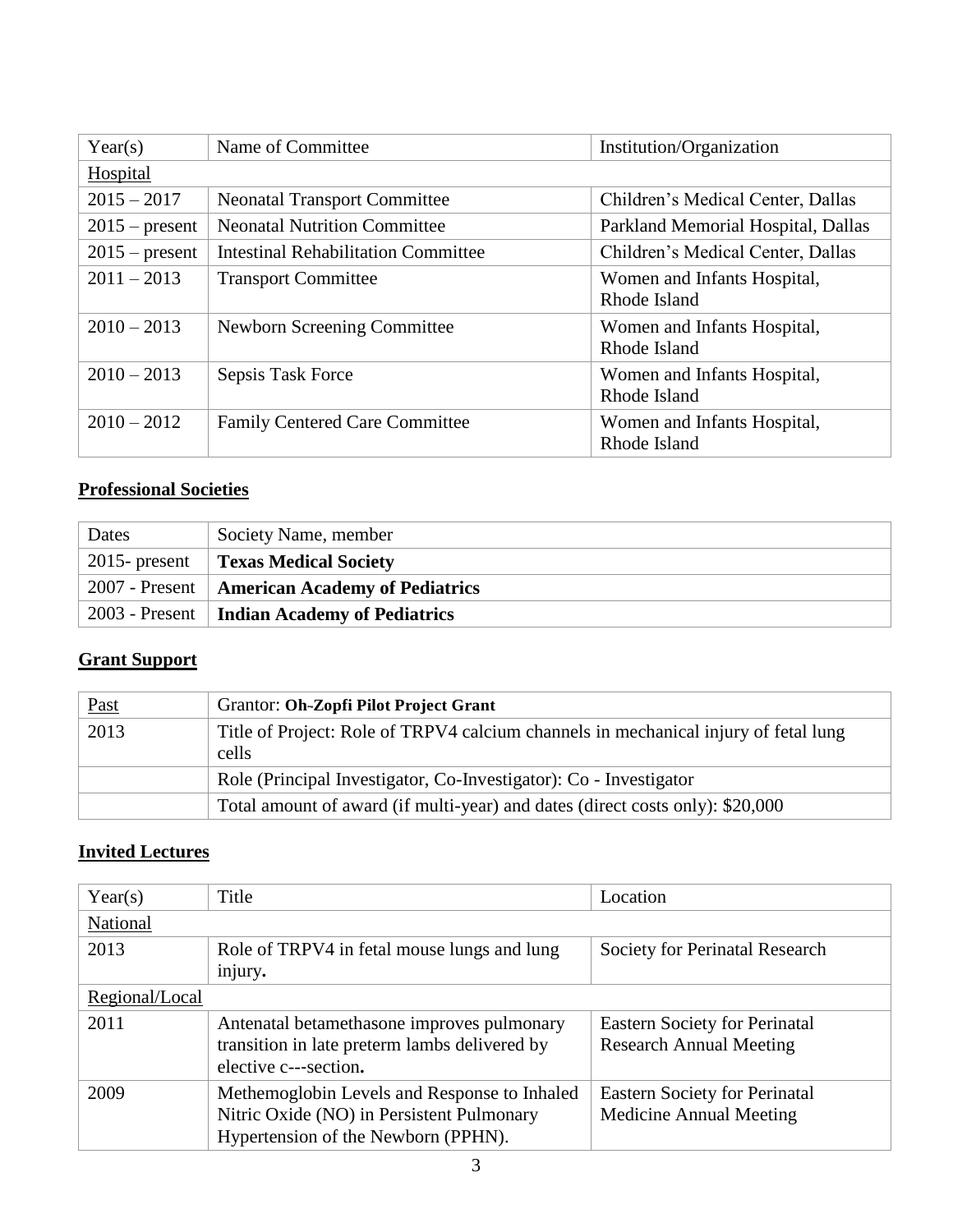# **Bibliography**

### **Peer-Reviewed Publications**

### Original Research Articles

| 1.               | Comparison of Smoflipid and Intralipid in the early management of infants with intestinal             |
|------------------|-------------------------------------------------------------------------------------------------------|
|                  | failure. Cameron C, Nayak SP, Nyugen V, Channabassappa N, Piper H. IN REVIEW. A.                      |
| 2.               | Does the Initial Surgery for Necrotizing Enterocolitis Matter? Comparative Outcomes for               |
|                  | Laparotomy vs. Peritoneal Drain as Initial Surgery for Necrotizing Enterocolitis in Infants           |
|                  | <1000 gm Birth Weight. Sullivan K, Piazza A, Beverly S Brozanski BS, Zanilatti I, Sharma J,           |
|                  | DiGeronimo R, Nayak SP, Rajan Wadhawan, Reber K, Murthy K Ped surg Dec 2018                           |
| 3.               | Mechanotransduction via TRPV4 regulates inflammation and differentiation in fetal mouse               |
|                  | distal lung epithelial cells. Nayak PS, Wang Y, Najrana T, Priolo LM, Rios M, Shaw SK,                |
|                  | Sanchez-Esteban J. Respir Res. May 2015                                                               |
| $\overline{4}$ . | Strain---induced differentiation of fetal type II epithelial cells is mediated via the integrin       |
|                  | $\alpha$ 6β1---ADAM17/tumor necrosis factor--- $\alpha$ ---converting enzyme (TACE) signaling pathway |
|                  | Wang Y1, Huang Z, Nayak PS, Matthews BD, Warburton D, Shi W, Sanchez---Esteban J. J                   |
|                  | Biol Chem. Aug 2013.                                                                                  |
| 5.               | Stretch---induced Fetal Type II Cell Differentiation Is Mediated via ErbB1---ErbB4                    |
|                  | Interactions. Huang Z, Wang Y, Nayak PS, Dammann CE, Sanchez---Esteban J. J Biol                      |
|                  | Chem. 2012 May 25;287(22):18091---102. Epub 2012 Apr 9.                                               |
| 6.               | An Experimental System to Study Mechanotransduction in Fetal Lung Cells. Wang Y, Huang                |
|                  | Z, Nayak, SP, Sanchez---Esteban J. Wang Y, Huang Z, Nayak PS, Sanchez---Esteban J. J                  |
|                  | Vis Exp. 2012;(60): 3543.                                                                             |
| 7.               | Methemoglobin to cumulative nitric oxide ratio and response to inhaled nitric oxide in PPHN.          |
|                  | Pabalan MJ, Nayak SP, Ryan RM, Kumar VH, Lakshminrusimha S. J Perinatol. 2009                         |
|                  | Oct;29(10):698---701. Epub 2009 Jun 25.                                                               |
|                  |                                                                                                       |

### **Non-peer reviewed scientific or medical publications/materials in print or other media**

| 1. | Cameron C, Nayak SP, Nyugen V, Channabassappa N, Piper H. A comparison of Smoflipid         |
|----|---------------------------------------------------------------------------------------------|
|    | and Intralipid in the early management of infants with intestinal failure. Platform         |
|    | presentation at the Pediatric Intestinal failure and rehabilitation Society.(PIFRS 2018 and |
|    | <b>Platform</b> presentation at American Pediatric Surgical Association (ASPA) 2019.        |
| 2. | Longer time to full enteral feeds following longer courses of antibiotics for medical       |
|    | necrotizing enterocolitis. Yanowitz, Toby D.; Ahmad, Irfan; Brozanski, Beverly S.;          |
|    | Sullivan, Kevin M.; Zaniletti, Isabella; Nayak, Pritha; Reber, Kristina M.; Funches, Levi;  |
|    | Sharma, Jotishna ; DiGeronimo, Robert ; Piazza, Anthony. PAS 2019                           |